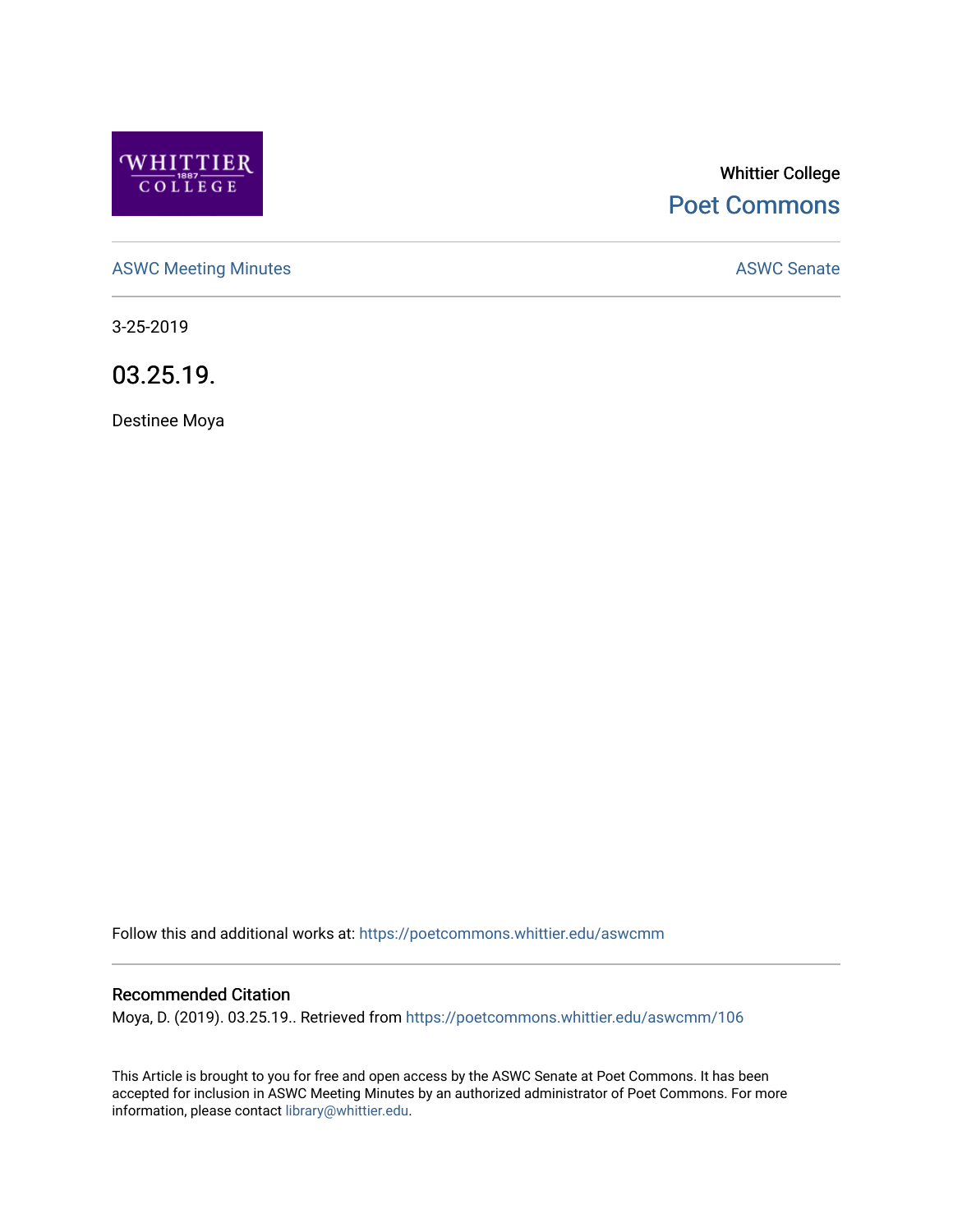

#### **Meeting Minutes for Monday, March 25th, 2019**

**I. Meeting is called to order at**

#### **II. Moment of Silence/Inspirational quote**

A. INSPIRATIONAL QUOTE: "They tried to bury us. They didn't know we were seeds." - Unknown Read by Dir, Hernandez

# **III. Mission Statement**

A. The ASWC Senate, as the governing body of the Associated Students of Whittier College, is dedicated to the betterment of the college as an institution and as a member of the broader community. The Senate shall assist on-campus clubs and organizations in creating, promoting and implementing dynamic programs and events that involve students and add value to their educational experience. This body will act as an open forum for students to voice their opinions and desires, always keeping the best interests of the ASWC in mind. In all its actions, the Senate will serve the students first with integrity, dedication, responsibility and humility. Read by Sen. Brost

#### **IV. Roll Call – Secretary Moya**

- A. **Present: Rep. Gelinas, Sen. Hellen, Sen. Tejada, Sen. Hagan-Martin, Sen. Correia , Sen. Joachim, Sen. Tam, Sen. Lindiwe, Sen Thomas, Dir. Hernandez, Treasurer Delgado, VP Monreal, Pres. Manning, Dir. Reeder, Sec. Moya, Sen. Brost, Sen. Garcia, Sen. Segura, Sen. Eccles, Sen. O'Grady, Sen. Vieteri, Sen. Sherman, Sen. Correia**
- B. **Absent excused: Sen. Hagan-Martin , Sen. Yatroussis**
- C. **Unexcused: Sen. O'Grady, Sen. Eccles**
- **V. Minutes Amendment/Approval**
	- A. **Approved by:** *See Misc. Business*
	- B. **Seconded by:** *See Misc. Business*
- **VI. Public Voice**

A.

**VII. President's Message - President Manning**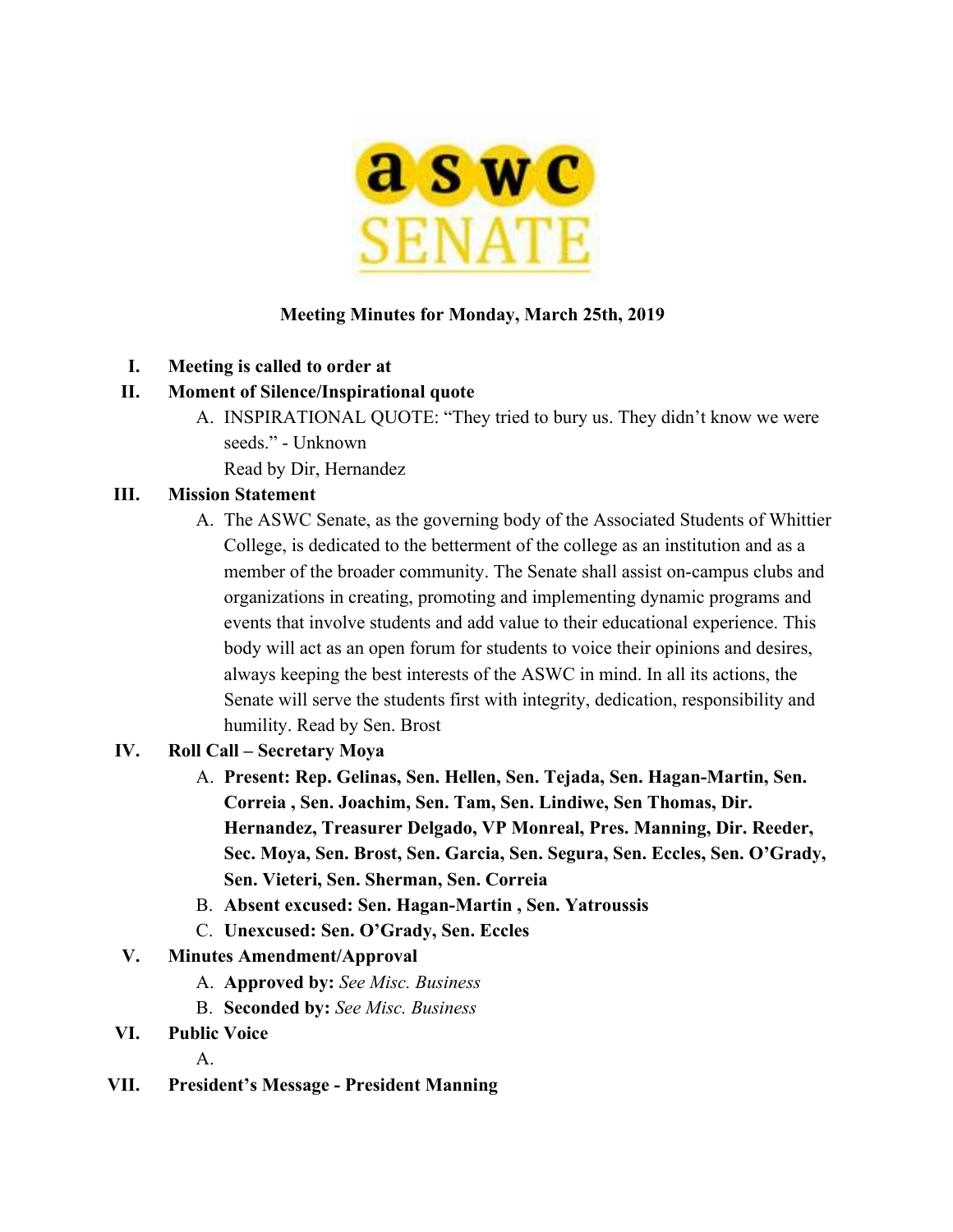- A. Hope everyone had a really great Spring Break. Hope it was restful and that you all were able to regenerate and get some well deserved relaxation.
- B. Student Life Awards committee is opening the opportunity for students to make nominations for the Student Life Awards. I was told to reach out and ask that if any of you all have nominations for these prestigious awards, please submit these via OrgSync. There will be an email being sent out with the link, but I will also send it in the ASWC Senate Group Chat.

<https://orgsync.com/80436/forms/354618>

# **VIII. Treasurer's Report - Treasurer Delgado**

- A. **General Fund Balance: \$16,885.366**
- B. **Operational Account Balance: \$3,705.32**
- C. **Reserve Account Balance: \$53,947.81**
- D. **Allocated Thus Far: \$52,041.77**
- E. **First Readings: \$6,191.76**
- F. **Daily Calendar Considerations: \$2,780.00**

# **IX. Constituent Reports**

- A. **Academic Affairs Chair: Sen. Hellen**
	- 1. A lot of department heads got back to me but I'm still missing over fifty percent of them so I'll be re-emailing them. As for the people that have responded, I'll be reaching out to the students to build a council where they can voice their concerns.

# B. **First-Year Class Council: Sen. Tejada**

1. I am meeting with my council this week to hopefully finalize plans for the next month and I can happily say that FCC is putting forth some budget for the showing of Dumbo that WCTheRock and Program Board is doing!

# C. **Commuter Representative: Sen. Hagan-Martin**

- 1. Hello everyone! Since our last meeting, I just sent out the Commuter Questionnaire & Feedback Form had about less than 100 responses within the first 24hrs. The Continuing through that week into spring break, the survey was VERY successful, we got a grand total of 233 responses and a giveaway of the \$25 visa card to Alexa Giron! Now that the giveaway is finalized, I have several detailed responses and information on commuter interests on campus that I will share with you all more when I am present. I hope to use ALL the information on the survey to create and finalized monthly commuter meetups and commuter tailored events, knowing when the commuters are most liking on campus and what they want to see at these events. I am excited to share the responses in detail all with you next week. Thank you!
- D. **Residential Hall Representative: Sen. Correia**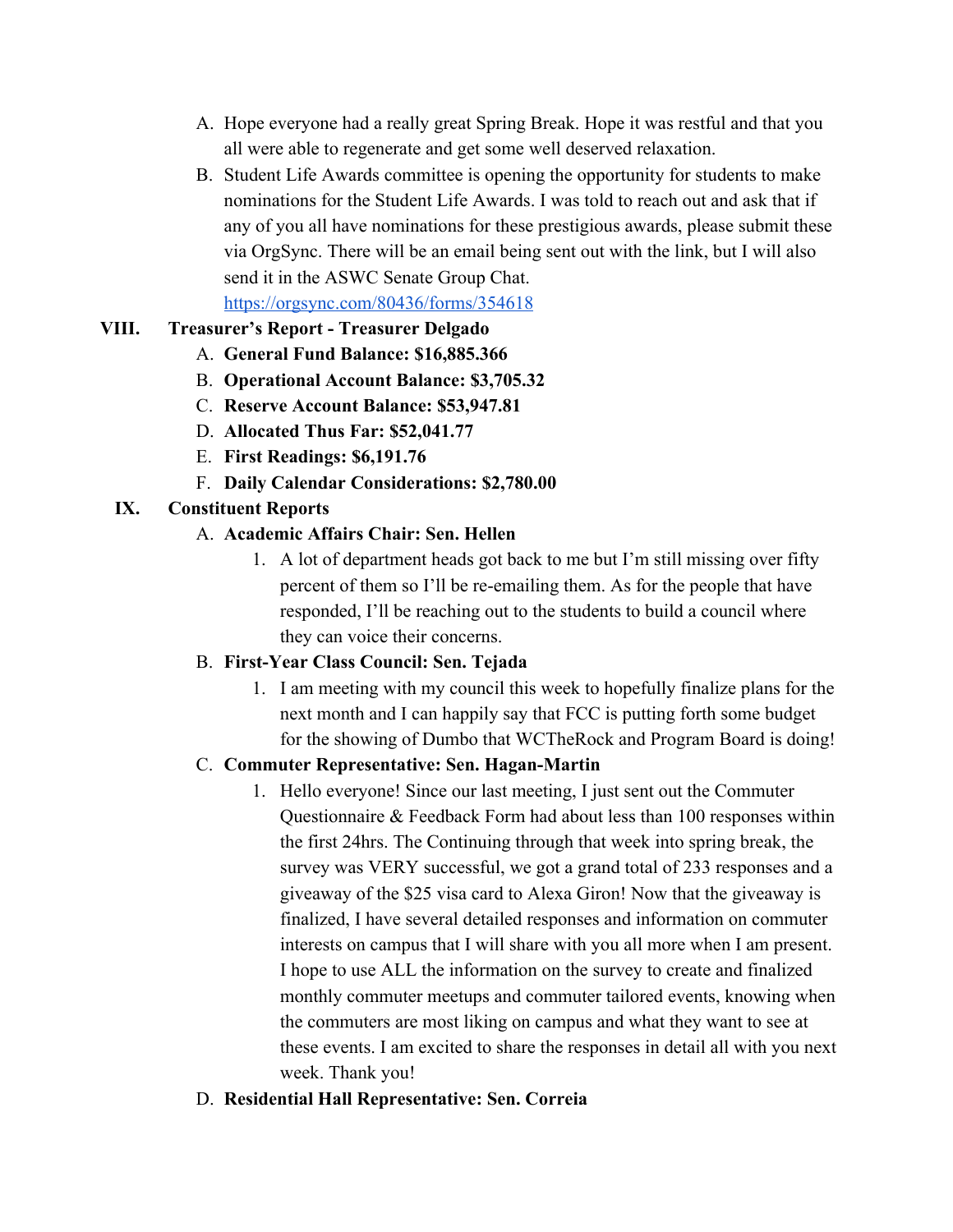1. Nothing to report.

#### E. **Student Body Representative: Sen. Joachim**

- 1. I have a meeting with Deanna on Wednesday to further discuss housing and residential life budgeting.
- F. **Student Body Representative: Sen. Lindiwe**

1. Nothing to report.

G. **Student Body Representative: Sen. Tam**

1. Nothing to report.

H. **Student Body Representative: Sen. Thomas**

1. Nothing to report.

# I. **Diversity Council Representative: Sen. Garcia**

1. Diverse Identities week starts today!! We hosted a dialogue today with Fabian Garcia. Tomorrow we have 2 events: family style meal at 5-6 in club 88 and jam for puerto rico 8:00 PM at Shannon Center. Wednesday, we are having a spilling the tea on diversity at 4:30 in Turner Hall and a film screening of The Future Perfect at 6:30-9:00 PM in Hoover 100. Thursday, we'll be having teach me how to tinkling at 12:00-1:30 PM at the Campus Courtyard and an intersectionality poetry slam from 6:00-9:00 PM, also in the campus courtyard. On Friday, we are having Asian Night 5:00-8:00 PM at the campus courtyard. Saturday, we finish off with a drag brunch at hamburger mary's! You have to RSVP on OrgSync.

# J. **Inter-Club Council Representative: Sen. Brost**

1. At the last ICC meeting, March 13th, we voted in five new clubs, so they can start their weekly meetings and now have to start going to the ICC meetings. The members of ICC were updated about the treasury initiative bill. Lastly, the next ICC meeting is on April 17th.

# K. **Social Justice Coalition Representative: Sen. Segura**

- 1. The next social justice coalition meeting will be held on April 11th, from 4:30-5:30pm inside the Dezemeber House. My office hours will be held at the Senate Office Thursdays from 1:30-3:30pm. We have the poetry slam this Thursday from 6-9pm at the CCC. The veterans club will be hosting Mess Night from 3:30-8:00 inside villalobos.
- 2. Current events: egg boy destroys the Australian white supremacist Sen. Fraser Anning with an egg, after Anning blamed the mosque shooting, which left 50 people dead and 40 injured, on Muslim immigration Australian, completely ignoring the 74 page white nationalist manifesto left behind by Tarrant. The manifesto includes writing thanking Trump for renewing white identity.
- L. **Media Council Representative: Sen. Yatroussis**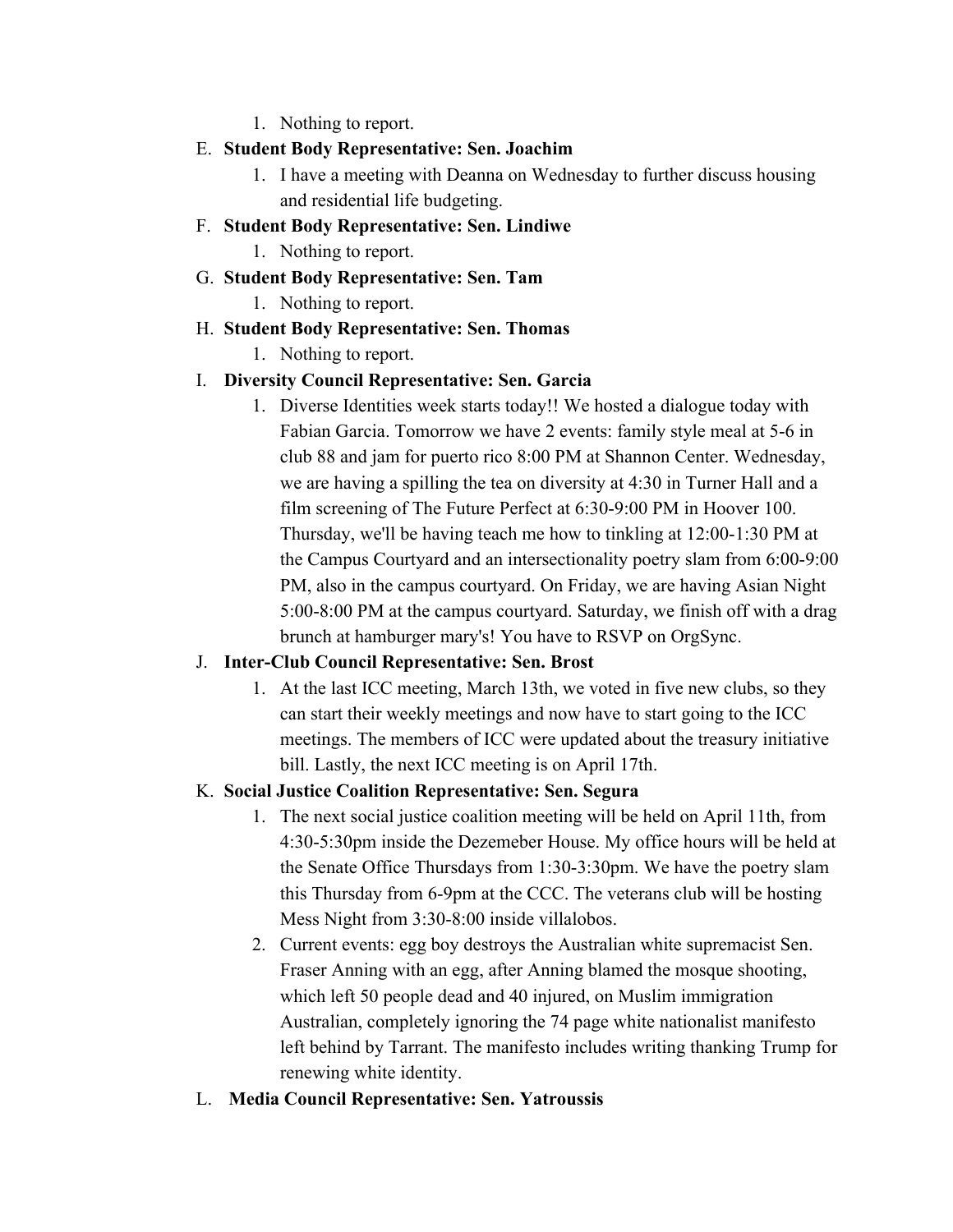1. KPOET Radio is back up running today after not being on air over spring break. There is a concert Friday in club88 from 7-10 in collaboration with a local showrunner group called hatemeink. They have confirmed a 6-band lineup for the KCHELLA Music Festival, featuring Invention of Sound, Tomorrow's Tessellations, Gone to Ground, Lucys, Katzù Oso, and TV Girl. Activities for the festival have already been booked. Those will include a rockwall and robosurfing, as well as lawn games, tye dye, and body paint. The festival is scheduled for next Friday, 4/5/19, from 12-6pm, on the Upper Quad. The QC plans to begin sending out a newsletter-type email to the student body with this week's top stories. The first issue is scheduled for this week. VPS' Spanish Film Festival is having another screening this Wednesday at 6:30 PM in Hoover 100. Additionally, there will be a discussion with actress Jessica Chastain tomorrow from 1:00-2:00 PM in the Shannon Center. This event is open to all students. WCSN broadcasted Lacrosse games during spring break. Additionally, they are narrowing down their search for three people for their Poet Profile, and are in pre production for a new "This is WCSN" video.

#### M. **Poet Student Athlete Leadership Academy Male Representative: Sen. Eccles**

- 1. Men's Baseball: Men's Baseball had 9 games over the break. Friday the 15<sup>th</sup> had a win against Bowdoin 10-3, and followed with 2 wins against Puget Sound on Saturday  $16<sup>th</sup>$ , 5-4 and 6-5. They had a loss to George Fox 5-7 on Wednesday  $20<sup>th</sup>$  and a win against Willamette 8-6 on Thursday 21<sup>st</sup>. Men's baseball then had 4 games against Pacific, with 2 on Friday  $22<sup>nd</sup>$ , winning both 4-3 and then 2 more on Saturday  $23<sup>rd</sup>$  losing the first 2-10 and winning the second 12-7. 7-2 w/l over the break. Men's Baseball play CMS away on Friday  $29<sup>th</sup>$  and twice at home on Saturday  $30<sup>th</sup>$  at 11:00am and 2:00pm and also play Lewis and Clark at 11:00am on Sunday  $31<sup>st</sup>$ .
- 2. Men's Tennis: Men's Tennis went 2-2 over the break. They lost to Babson 3-6 on Saturday  $16<sup>th</sup>$  and had a win against Trinity 6-3 on Monday  $18<sup>th</sup>$ . They lost to Hobart on Tuesday 19<sup>th</sup> 3-6 and beat Puget Sound on Saturday 23rd 9-0. Men's Tennis plasy George Fox tonight at 5:00pm, Linfield on Wednesday  $27<sup>th</sup>$  at 4:00pm and play Chapman on Saturday  $30<sup>th</sup>$  at 10:00am.
- 3. Men's Lax: Men's lax went 5-1 over the break and are currently 10-1 for the season. They started with a win against Morrisville St. Thursday  $14<sup>th</sup>$ 20-8, and a loss to No.6 Cabrini 6-14. They beat Lebanon Valley on Monday 18<sup>th</sup> 14-9, Marian on Wednesday 20<sup>th</sup> 20-5, JWU 31-2 on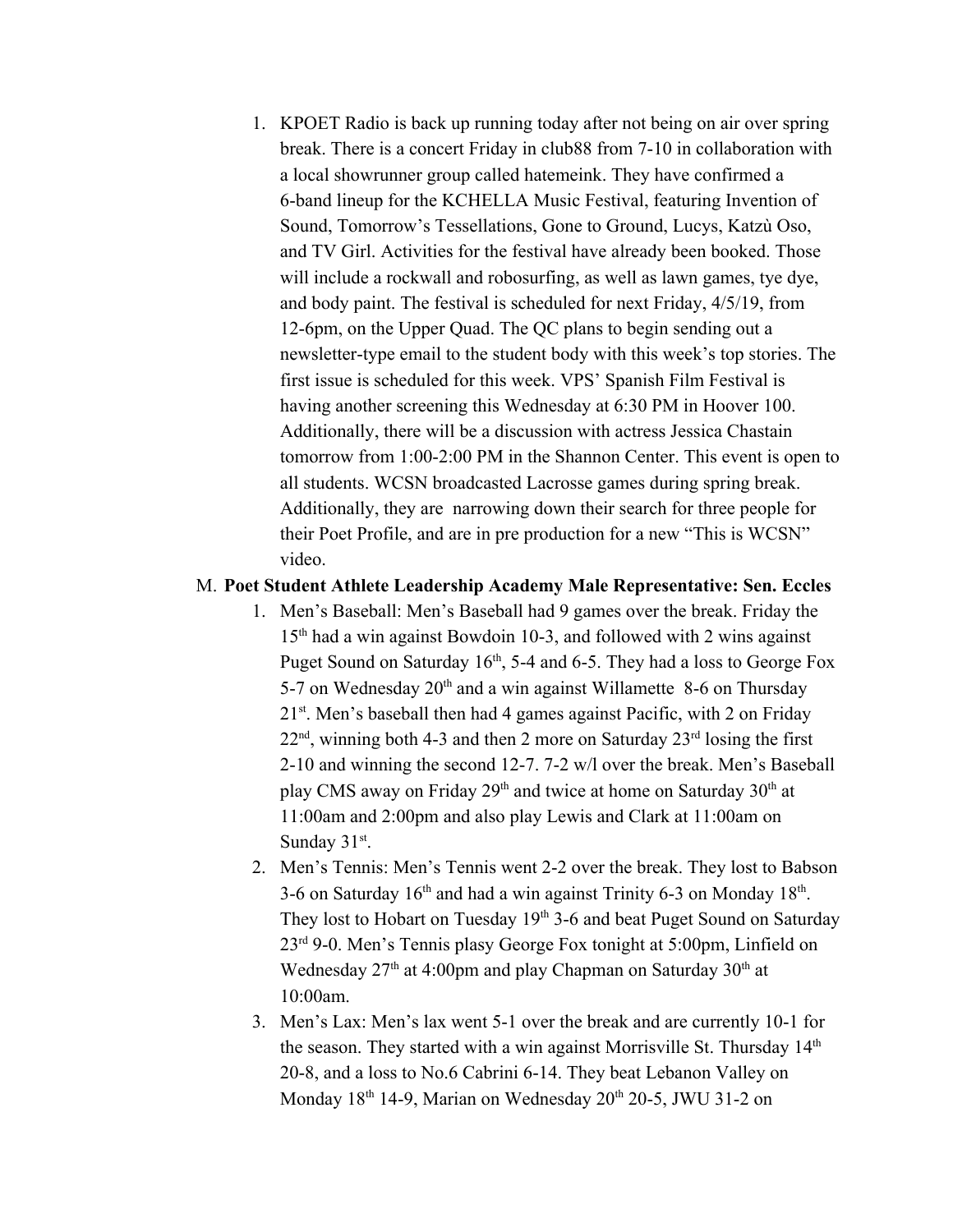Saturday  $23<sup>rd</sup>$  and Elmhurst on the same day 14-8. Men's Lax has a game on Thursday 28<sup>th</sup> against Oberlin at 5:30pm here at home.

- 4. Men's Track and Field: Men's Track and Field had a meet in San Diego on Saturday  $23^{\text{rd}}$ . The Men's team came  $7^{\text{th}}$  overall across all events.
- 5. Notable results:
	- a) 100m sprint: Gabriel Pridgen-Daniels, 9<sup>th</sup>, 11.10sec; Cooper Tirado, 14<sup>th</sup>, 11.21sec
	- b) 200m: Cooper Tirado, 7th, 22.38sec; Gabriel Pridgen-Daniels, 10<sup>th</sup>, 22.61sec
	- c) 800m: Mason Gaw, 20<sup>th</sup> 2:06.37; Paul Trejo, 23<sup>rd</sup>, 2:07.92
	- d) 110m hurdles: Hakim Williams JR.,  $7<sup>th</sup>$ , 16.04 sec; Craig Rogers,  $8<sup>th</sup>$ , 16.21 sec
	- e)  $4x 100m$  Relay: Whittier Squad A,  $4<sup>th</sup>$ , 44.08 sec
	- f) High Jump: Hakim Williams JR.,  $4<sup>th</sup>$ , 1.83m; Myles Malone,  $6<sup>th</sup>$ , 1.73m; Craig Rogers, 7<sup>th</sup>, 1.73m
	- g) Pole Vault: Daniel Diller,  $7<sup>th</sup>$ , 3.95m
	- h) Long Jump: Hakim Williams JR., 7<sup>th</sup>, 6.34m
	- i) Shot Put: Shazel Mansour-Sakr, 14<sup>th</sup>, 12.05m
	- j) Javelin: Somaan Iqbal,  $6<sup>th</sup>$ , 41.61m; Garrett Silva  $10<sup>th</sup>$ , 35.30m

#### N. **Poet Student Athlete Leadership Academy Female Representative: Sen. O'Grady**

- 1. Womens golf came in 7th at the George Fox Westbrook Invite and will be playing at the OGIO Bulldog Classic today.
- 2. Womens lacrosse lost against Framingham State and won against Whitworth at home on senior night. They will be playing three games this week; two at home on Wednesday and Friday one away at Redlands on Saturday.
- 3. Women's softball double header on Saturday resulted in a loss and loss againsts Williams. Their double header on Sunday against Claremont resulted in a loss and loss. They have a double header against Occidental on Friday and against Pomona Pitzer on Saturday.
- 4. Women's tennis lost against Trinity, won against Principia, lost against Puget Sound, and won against Willamette this past week. They have a game on Tuesday against Pacific Lutheran, Friday at Occidental and Saturday at Chapman.
- 5. Women's track and field came in 7th place at the PLNU Collegiate Invitational. They will be competing in at Caltech on the 30th.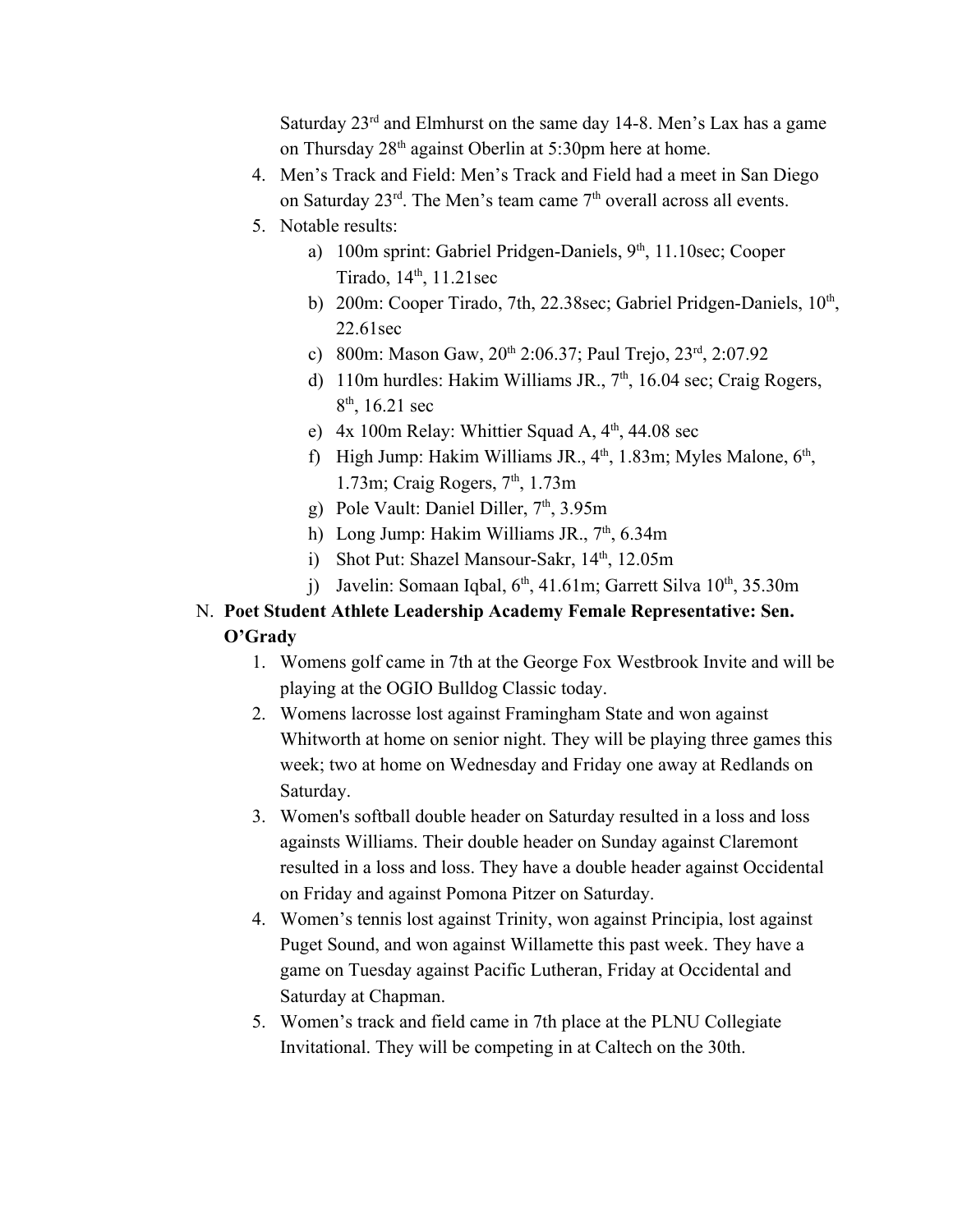6. Women's water polo won against Chapman, won against Redlands, and lost against Brown this past week. They have a game against Cal Lutheran on Wednesday.

# O. **Inter-Society Council Male Representative: Sen. Viteri**

1. NME leadership Seminar is this Saturday, March 30th from 9am-2pm in Club 88. Lancers have a Birth Control educational Conference April 2nd from 5:30pm-7pm at Villalobos, and a HIV Testing April 3rd from 11-2pm at the Student Health and Wellness Center

# P. **Inter-Society Council Female Representative: Sen. Sherman**

1. Athenians Hosting a Ted talk like academic event Friday April the 26 at 5 pm Stauffer Hall, food provided. Thalians have are selling raffle tickets \$1 You could win \$40. We are doing spotlights on all the societies for the next two weeks, check out our Instagram @whittiercollegeisc to see them.

# **X. Committee Reports**

# A. **Administrative –***Vice President Monreal*

1. Nothing to report.

# B. **Budget-** *Treasurer Delgado*

1. Budget Committee meeting met on 3/11. We funded 3 events. PSI CHI Undergraduate Student Panels for \$1,531.60. Math Club Pi Day for \$64.95. Mecha Family Style Dinner for \$ 900.00.

# C. **Campus Relations-** *Director Reeder*

1. Campus Relations meets Tuesdays at 5:30 PM in the Senate Office.

# D. **Elections-** *Secretary Moya*

- 1. **April 15th :** ASWC Promo Tabling (SLC Lobby, CI, and in front of CAAS (lower quad)) 11:00 AM to 2:00 PM
- 2. **April 17th :** Informational Meeting (for ALL students interested in running for a position) 4:30 PM OSE Conference Room
- 3. **April 19th :** Informational Meeting (second opportunity for students interested in running to attend info meeting)4:30 PM OSE Conference Room
- 4. **April 22:** Students interested in running must attend senate meeting and pick up materials (Petitions for Signatures)
- 5. **April 24th :** ASWC Promo Tabling (SLC Lobby, CI, and in front of CAAS (lower quad)) 11:00 AM to 2:00 PM
- 6. **DEADLINE FOR PETITIONS.** Petitions must be turned into Senate Office by 5: 30 PM
- 7. **April 29th :** President/VP Debates
- 8. **April 30th :** Voting Day
- 9. **May 6th :** Senate Inauguration 7:00 PM Villalobos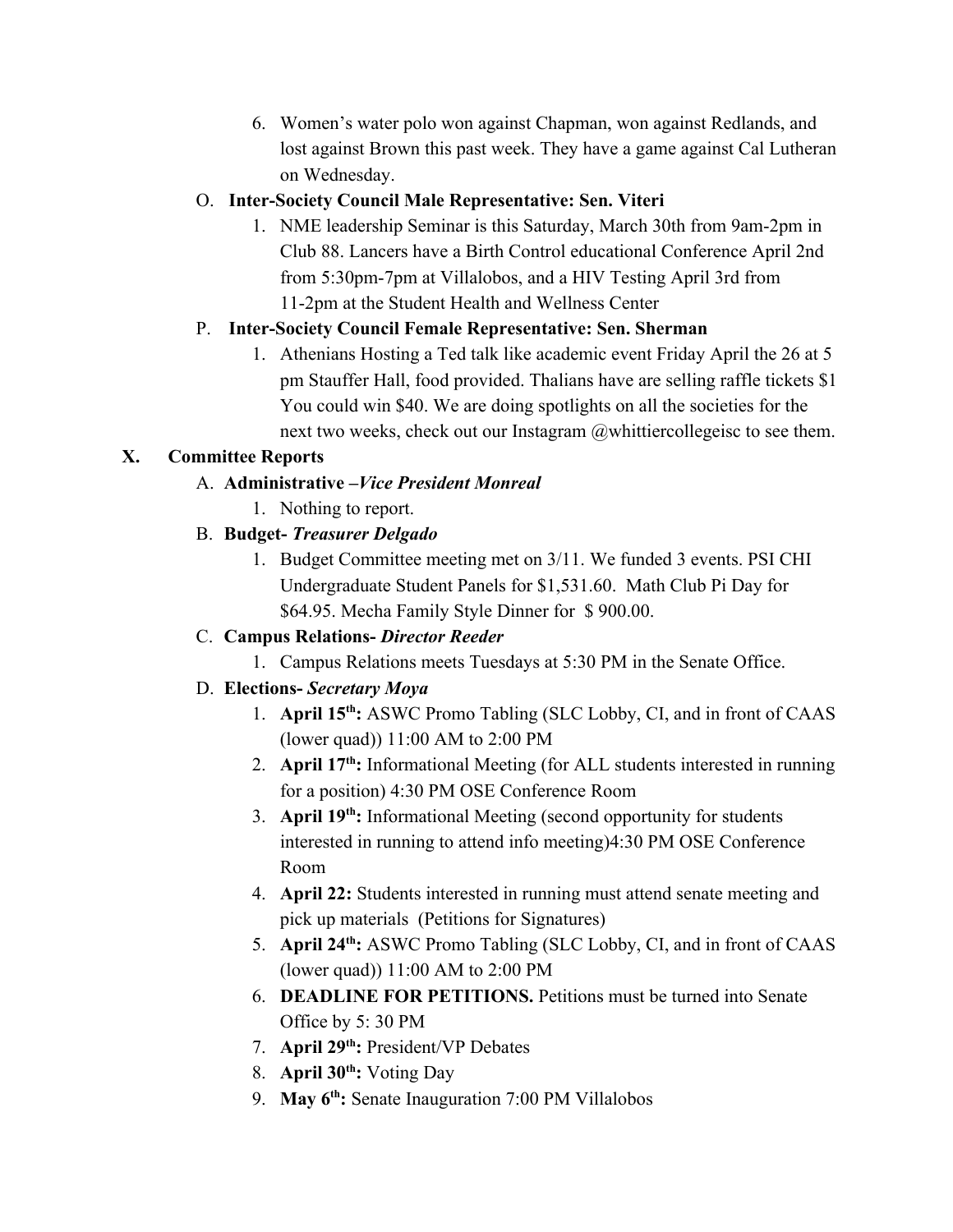- 10. **Misc. Info:** Students interested in running for ASWC Senate must attend ONE informational meeting and ONE ASWC Senate meeting in order to be eligible to runctio.
- 11. **Elections committee meets Fridays at 2:30 PM**

# E. **Program Board –** *Director Hernandez*

- 1. Hey everyone welcome back! Join us tomorrow morning in the SLC for Program Board & Pancakes! We will have gluten free options available! Tomorrow evening we will be hosting a movie screening of Us in uptown. We are currently up to capacity but will keep you updated if that changes. On Thursday join us for the Intersectional Poetry Slam in the campus courtyard from 6-9pm. On Friday join us for a Fifa tournament in Ball Hall LLC from 6-9 pm.- sign up here if interested https://forms.gle/pp5UajjVSC98CAm97
- 2. Next Wednesday April 3rd, we, in collaboration with First-Year Class Council and WCTheRock, will be sponsoring a screening of Dumbo at the Whittier Village Cinemas in Uptown. Sign up here https://orgsync.com/84645/forms/358661
- 3. We will be having a bracelet making station at K-Chella on Friday April 5th. Be sure to come out for this amazing event put on by K-Poet. On Thursday April 11th at 7:30, the Shannon Center will be hosting Vitaly, an art illusionist! Program Board is sponsoring 200 tickets to this event! Program Board is working on a Club & Org Carnival on April 25th and are still looking for Clubs, Orgs and Athletic teams who want to participate. Email aswe  $prog@poets.whittier.edu$  for more information.
- 4. Program Board meets Tuesdays at 4:30 in the OSE conference room. Be on the lookout for more information on how to get involved and apply for a position.

# F. **Advocacy-** *President Manning*

- 1. We are looking into where funding from parking tickets go and may draft a bill addressing the parking issue on campus. We will be speaking with Campus Relations and Campus Safety to talk about the policies in place (inconsistent, pricing is excessive, up to discretion on how much). We want to better understanding why we (Whittier College) are punishing students when the school does not have enough parking spaces. There has clearly been an inconsistency in calling students when there cars are going to be towed or booted as there are examples of it having happened within 2 hour periods with no contact of students. We want to find out who all got boots on their car.
- G. **Culinary-** *Sen. Eccles*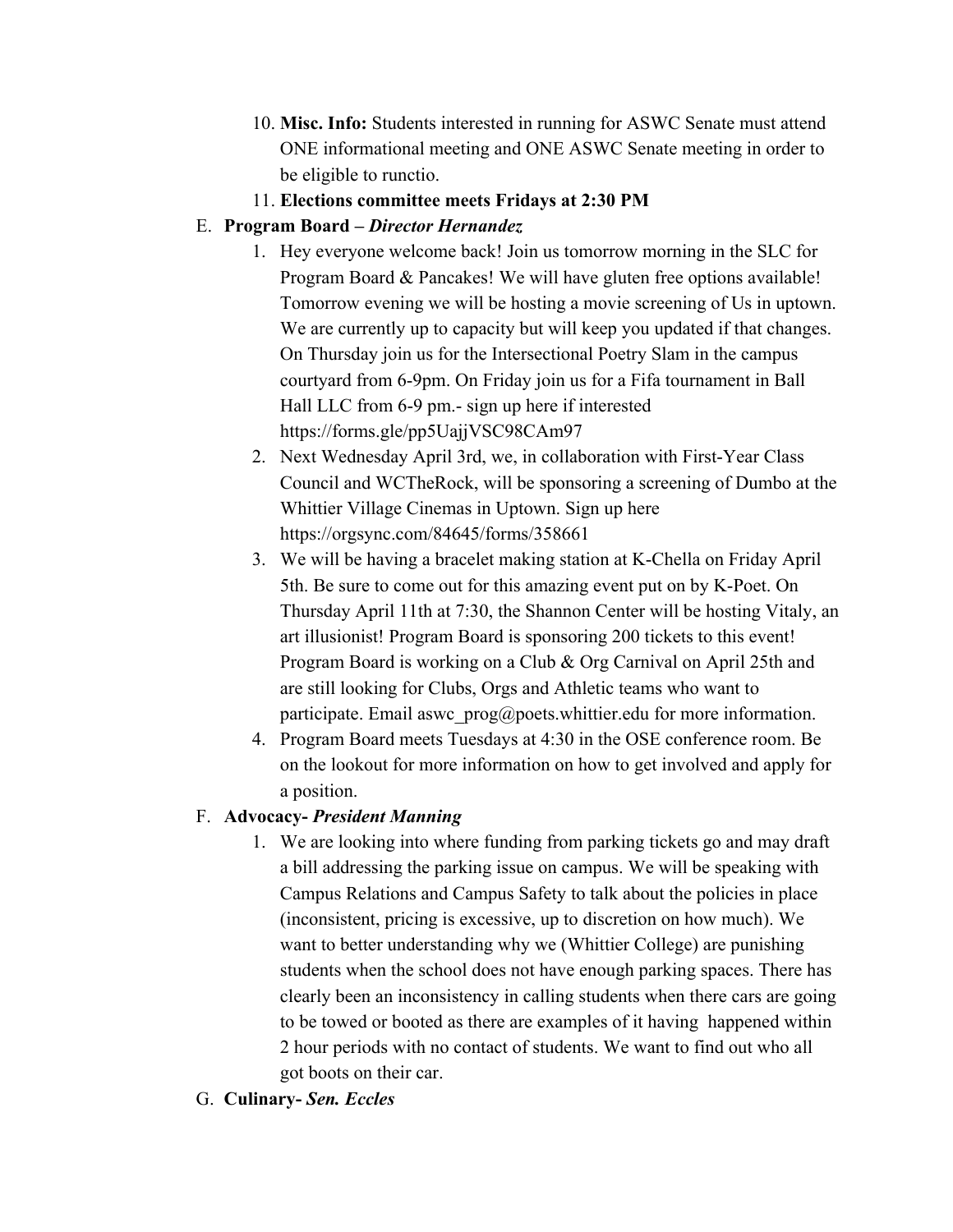1. Nothing to report.

#### H. **Environmental-***Rep. Gelinas*

1. I hope you all had a good spring vacation! Over the break we sent out a survey about environmental concerns on campus and we got about 170 responses. We will be working to go through those and address every response really, so I am very appreciative of everyone and cannot thank y'all enough for filling that survey out. I am working on getting the gift card and the winner soon, so by next week we will have that and I will also share some of the results. We are also planning for earth day which is April 22nd and working towards hosting a recycling event (and more) but that is still in the works. The reusable water bottles came in over the break as well so we have those now! We will passing out soon, I will have more information next week. I am still waiting on an email from Craig Irby about the policy for students who want to refill their water bottles but don't want to swipe in. Hopefully I will have a response by next week. This week I hope to meet with sustainability club regarding the surveys, earth day, and future plans. If you remember last time we met I mentioned the schools 10 year plan so we are really going to be looking into that and trying to put some input into how our school can grow and develop sustainability overall, so next week I should have a lot more information for you all.

# *Five Minute Recess: 7:39 PM Meeting reconvened:* **XI. First Readings**

# **A. ASA: Mr. Wang Luyan Art Exhibit Gala Opening: \$3,291.76 1. Rep: Amy Trinh, Maya, Ibrahim, Michael Ash**

- Students requesting funds to host Gala revealing statues donated by Chinese Artist Mr. Wang Luyan. Team of students have working with BSAD Prof. Duran to handle all logistics associated with importing statues from China to Campus.
- Exhibit is titled "The Walkers." 33 years ago Wang Luyan teamed with his younger brother studying in WC exchange student program. Wang's first solo art exhibit was at WC. Artist's brother passed away in 2004. Wang is donating art to commemorate his brother.
- The project hopes to serve as a symbol for unity despite not only political boundaries, but also those of religion, race, gender, social class, and identity. The permanent installation is physical manifestation of student involvement on campus.
- Statues will be located in lower quad in front of the Spot and library.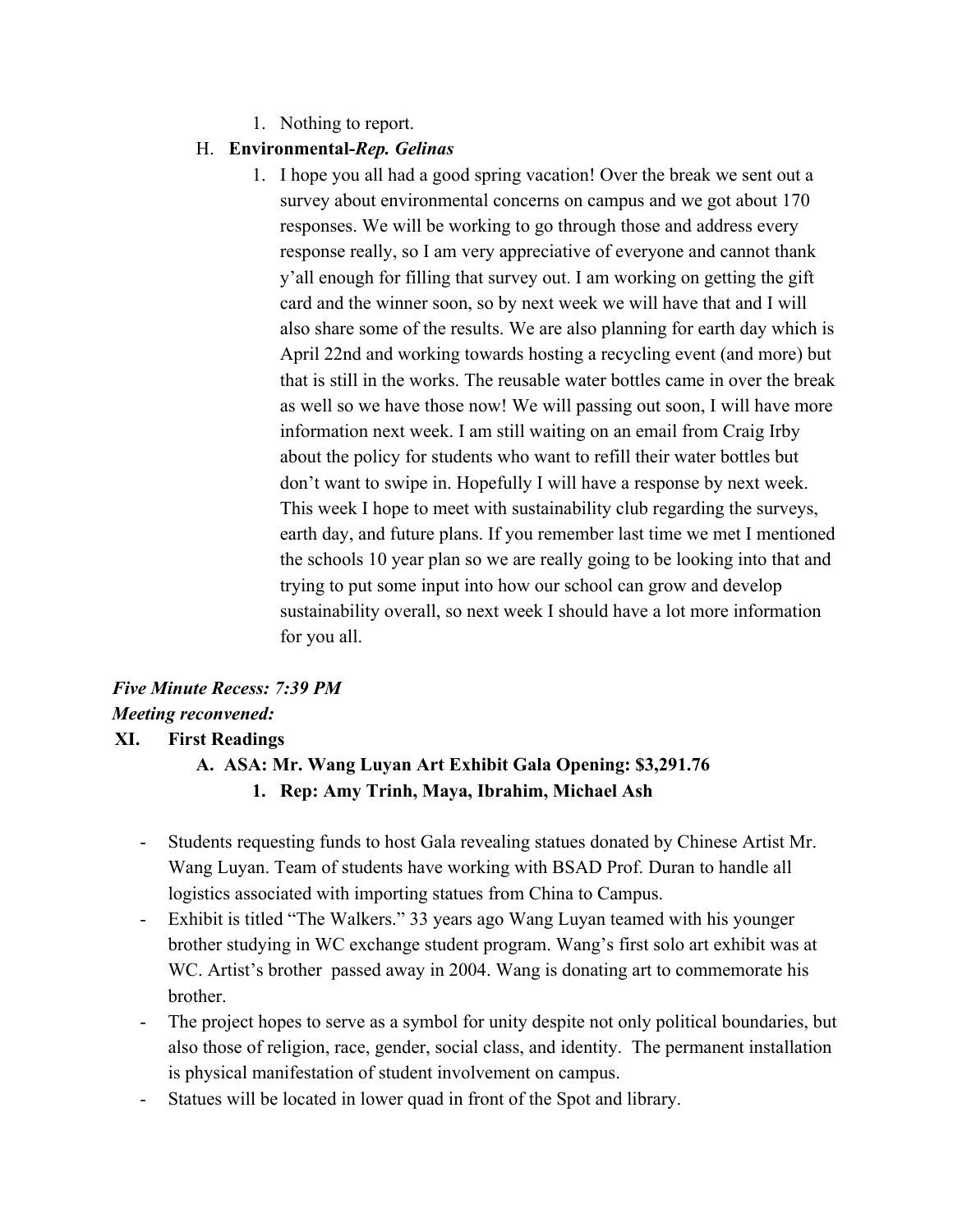- Team consists of Students, alumni, and faculty. Team has subcommittees: budget team, logistics team, customs team, siting team, promotions and marketing team.
- Alumni, Randall davison, was friends with Wang's brother and has become a close friend to family.
- Greater Whittier Community is invited to Gala (ex. Students in primary school, etc.) to increase exposure of exhibit and WC.
- Project is aligned with Pres. Oubre's goals and vision for College as it celebrates different cultures.
- Discussion:
	- Sec. Moya: Thank you so much for this presentation. It was so thorough. What was the name of the artist's brother?
		- Reps: We don't have it off the top of our head.
	- Rep. Gelinas: This was really awesome, thanks so much for a great presentation. What was the date of the gala again?
		- Reps: May 5th in Villalobos
	- Sec. O'Grady: Why do you all want it fast tracked?
		- Trinh: It is important that we finalize all details such as menu before inviting guests.
	- Sec. Moya: Could you all elaborate how you all plan to market the gala?
		- We have various methods. We have sent out emails, and have been posting various flyers. We intend to utilize Student-L and send information out via student mailboxes, in addition to having all team members speak to their classes. We will also reach out to Communications to promote across their channels and do IG story takeovers speaking on the sculptures and gala.
	- Pres. Manning: The funding being requested is all for food correct?
	- Trinh: Yes
	- Pres. Manning: Hypothetically, would event still happen if there was no food?
	- Trinh: Yes, because the artist will be coming to Gala to speak. We already have taken care of all travel expenses associated with his visit.
	- Rep. Gelinas: I recommend reaching out to Center of Engagement of Communities. They have a lot of resources and provide a lot of guidance in regards to community outreach
	- Prof. McBride: I would like to say how important this event is, and what a big deal it is. Our college has a lot of connections to China, and this is a great opportunity and event. This project is very significant to the College.
	- Dir. Hernandez: Point of Clarification: Students on project team did not have a say in menu. Faculty and alumni members decided on menu. Also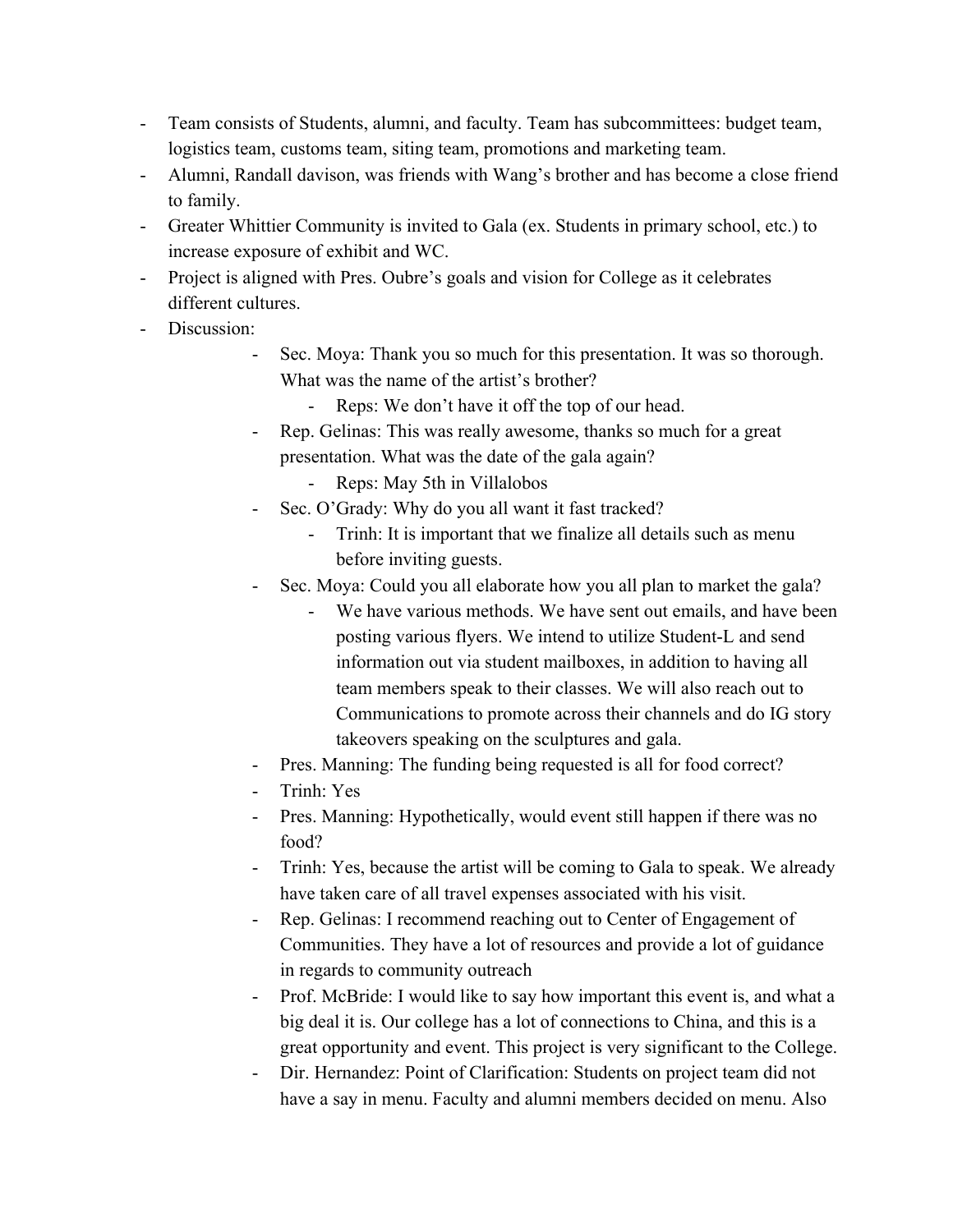the group is not asking ASWC Senate to fund alcohol that will be at event, just the food.

Sen. Segura: I motion to fast-track this event in its entirety.

Sen. Garcia: I second this motion.

Rep. Gelinas: I object to this as I think this is a large amount of funding. If we give it another week to discuss this, it would give us more time to really think about this.

Sen. Segura: These students have been working on this project for almost a year. We have fast tracked other requests, and I feel like this is a worthy cause to do the same.

Rep. Gelinas: I feel that having another week would allow us to review the request further, such as confirming that there are menu options for all diets such as vegan and vegetarian. It is important that as a table we process it all.

Sen. Garcia: I believe we should fast track event to give the students as much time as possible to advertise this event. I have learned from personal experience the importance of marketing events effectively, and if we can give them the opportunity to do so, we should.

# **REQUEST IS NOT FAST TRACKED: 5 Votes in favor of fast tracking, 5 opposed, 2 abstentions.**

# **B. VIP: Dr. Justine Shuey- Not Your Typical Sex Talk: \$2,900.00**

# **1. Rep: Eryn Wells & Tyler Chung**

- Dr. Justine Shuey will be hosting a "Sex Talk" she is a certified Sexuality Educator.
- Event will be Thursday, April 18, 2019 at 7 PM in Club 88
- A hilarious, honest, no-holds-barred approach to sexuality education. We'll start by covering a variety of sexuality topics including but not limited to Sex, Love, Healthy Relationships, Communication, and Consent and see where the conversation takes us when students start texting in anonymous questions to be answered live during the event. Students will leave educated, informed, and empowered to take charge of their sexuality in safe and appropriate ways.
- Speaker lowered her cost, as she used funds from a grant to help cover associated speaking costs.

# **\$3,500 for presentation and travel from Philadelphia**

- \$500 Social Justice Coalition
- \$100 Housing and Residential Life
- *- \$2,900 ASWC Senate*

# **\$299 for 140 Chocolate Covered Strawberries from Bon Appetit**

- \$300 Director of Student Rights and Responsibilities
	- Event will give students a safe space to discuss sexuality and all related matters.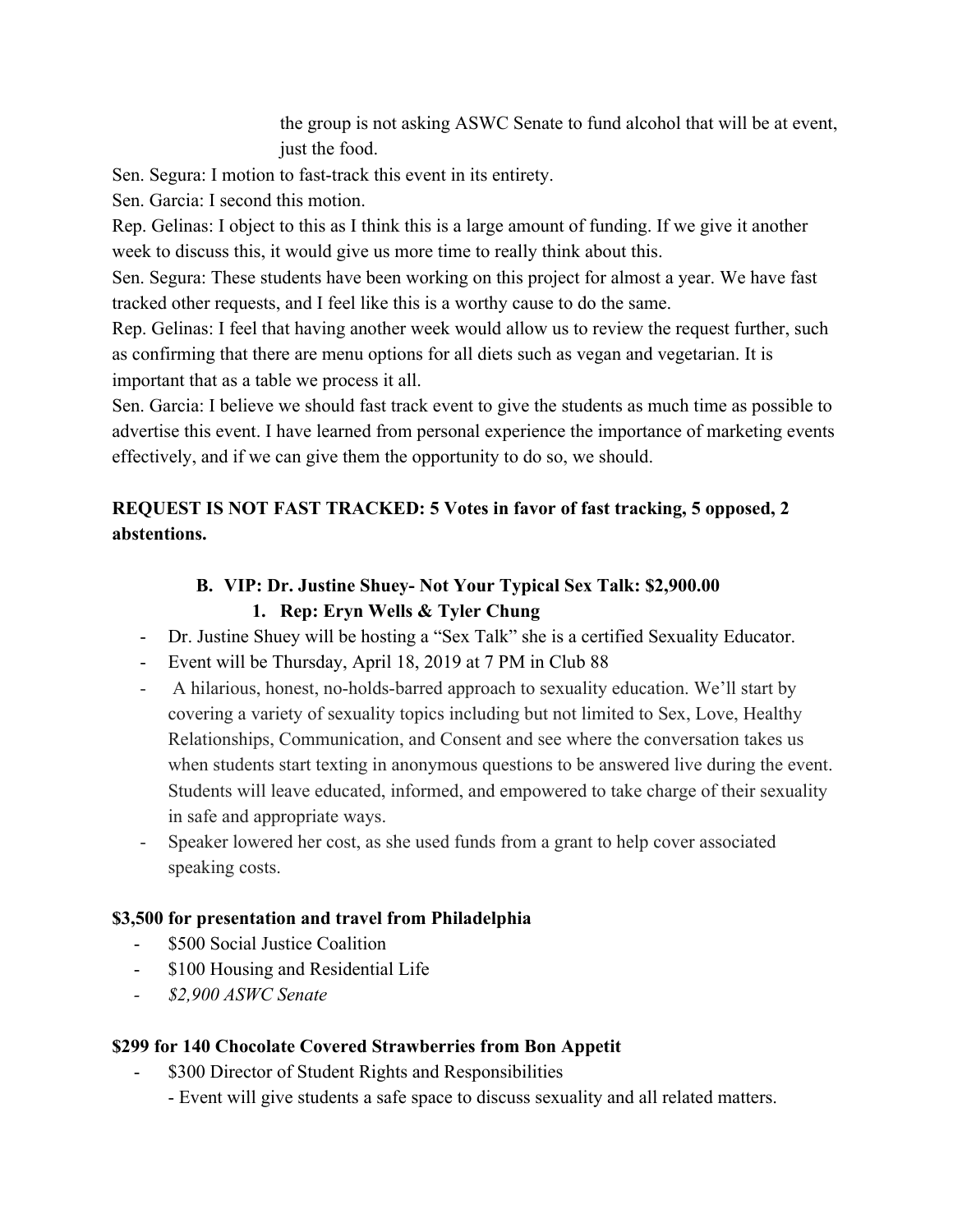- Event will be promoted on VIP social media channels: WC\_vip\_club on IG and Twitter and use WCTheRock to promote event.

- We have reached out to CA's to promote to residents through flyers and outreach

- We have plans to work with Commuter Representative to discuss effective marketing to commuter students

We will also be using Student L

- Event will begin being marketed this week
- Event is apart of Social Justice week. The theme for the week is "heal & resist." we feel that the event can also be geared to survivors, and help provide information about what a healthy relationship looks like.

# **XII. Daily Calendar Considerations**

# A. **Physics Club: Star Party: \$2,980.00**

- *1. Note: \$100 Increase from last meeting, as lodging for bus driver was added.*
- *2. Detailed breakdown of request can be found on OrgSync.*
- 3. Rep: Cassidy, Physics Club Pres.

Cassidy: Our initial request was based on last year's expenses. However, this year, the bus' cost did not include lodging for bus driver so it is now included. This event is quite popular, as all students learn a lot from each other, and over all experience. We usually have 50 students attend. VP Monreal: I believe one of the physics professors offers extra credit to students that attend. I think it is a great event and students really enjoy it.

Sec. Lindiwe: I move to fund event in entirety.

Rep: Gelinas: Second Motion

UNANIMOUS VOTE TO FUND EVENT IN ENTIRETY

# **XIII. Misc. Business**

A. **Approval of minutes**

**Sec. O'Grady: I move to approve minutes**

**Sec. Lindiwe: Second**

# **No objections. Minutes approved.**

#### **XIV. Announcements**

- Sec. O'Grady's Constituent Report (*See above)*
- Sen. Gelinas: There is a city council meeting tomorrow at 6 PM.
- Siobhan: One major issue being brought up is the encampment of homeless along Washington and Whittier Blvd. The way in which this narrative is portrayed is very important.
- Sec. Garcia: The Green New Deal was introduced a few weeks ago and it will be voted on this week, most likely tomorrow. This is the only legislation that has been proposed that addresses climate change at the